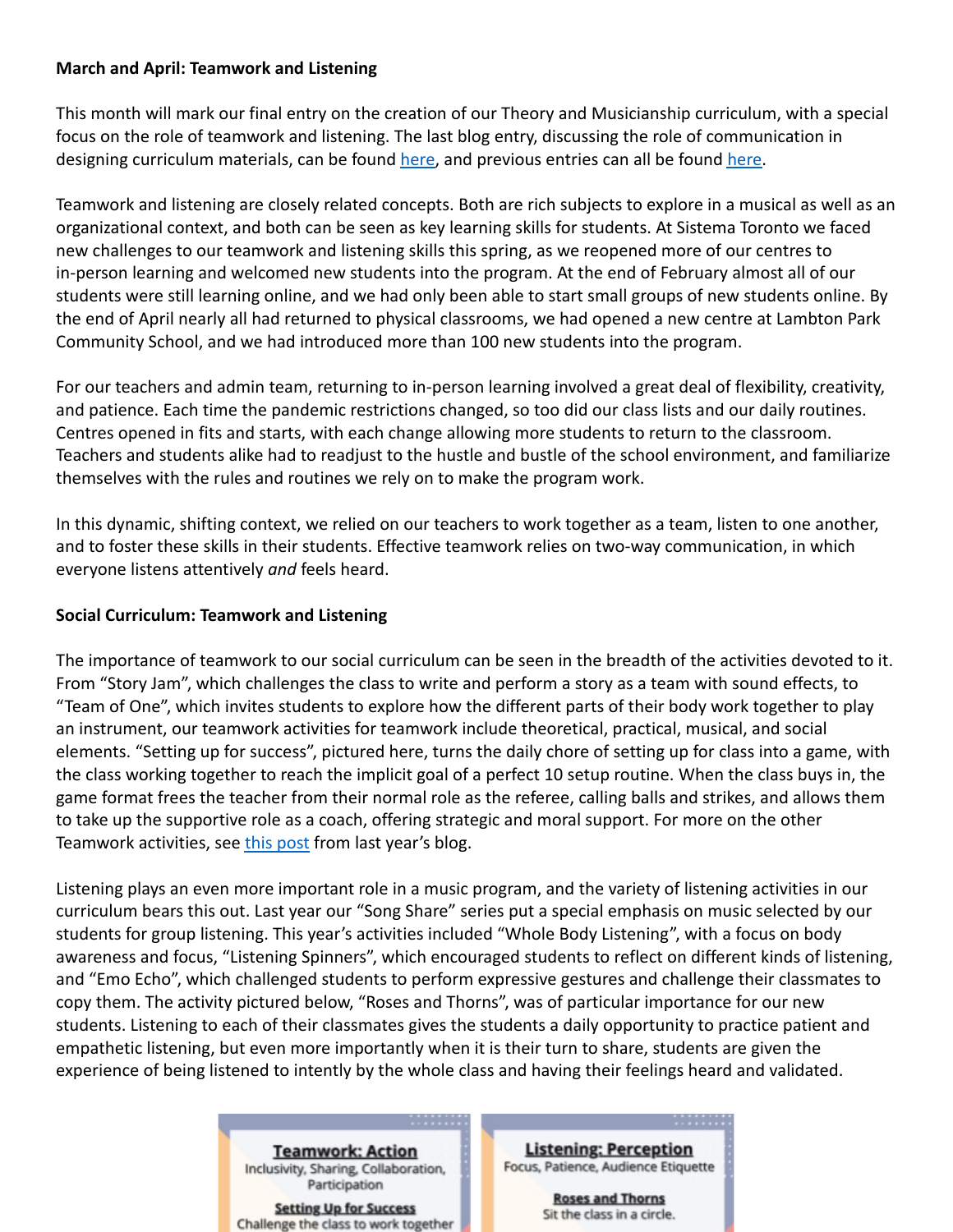# **Theory and Musicianship Curriculum: Style and Intervals**

Our Theory and Musicianship activities for March and April are similarly rich. Style includes questions of interpretation, articulation, tradition, and character, as well as genre, form, and personal brand.



Style Activity Card 3 and Interval Activity Card 1, Sistema Toronto 2022

Activities like "I Know it When I Hear It" invite students to explore their own tastes and preferences, and apply their analytical skills to music they enjoy for its own sake. "Character Study" turns this lens back onto the music learned in the classroom, challenging the class to differentiate between different genres and styles in the music they encounter there.

Intervals are a much more narrow topic for music theory, which makes it possible to explore in depth in the classroom. Starting with naming conventions, as in the card above, activities for this month encourage students to become intimately familiar with these fundamental units of melody and harmony, exploring them creatively and intellectually, as well as practically on their instruments.

#### **Teamwork, Listening and Curriculum Development**

Last month's blog entry explored how our design process led us to our final format for Theory and Musicianship curriculum activities: simple, concise activities that would be easy for teachers to execute and adapt to the needs of their different classes. For two years online we had been using Google Slides to create social curriculum activities. These longer, more involved activities worked well when our teachers were leading online group classes and were hungry for new activities with engaging visuals and novel formats, but for in-person learning we knew we needed something different. One of the key considerations in developing our final design was thinking who our team was and what they would need in the classroom.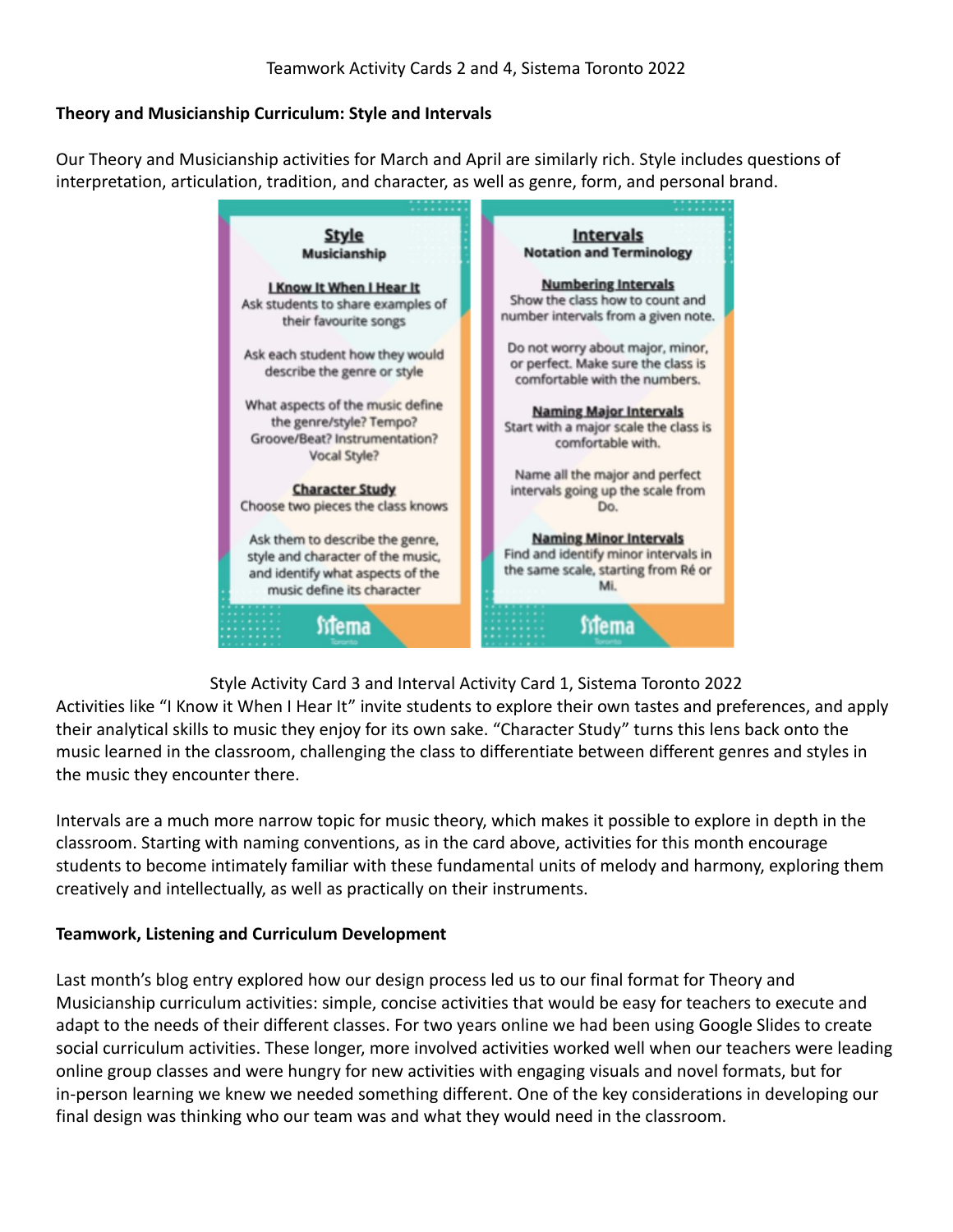Our team at Sistema Toronto includes thirty-five teachers, each teaching a different combination of classes, operating in six different schools. We pride ourselves on having a diverse staff with different musical and teaching backgrounds, and on encouraging teachers to think independently and explore their own ideas in the classroom. To meet these diverse needs and interests, the activities would need to be:

- 1) Clear and easy for everyone to understand immediately
- 2) Simple enough to easily explain to students and execute in the classroom
- 3) Flexible enough to be easily adapted to different instruments and age groups
- 4) Useful to all of these teachers, filled with useful ideas for how to teach theory concepts in new ways

We also knew they would need to be easy for teachers to access in the course of a busy teaching day. The first draft of the activities were designed to be printed on index cards. Adopting this design constraint helped us develop a disciplined approach to writing the activities, stripping the language and instructions down to their simplest elements. The physicality of the index card was also appealing, having spent two years working with only virtual materials, but it soon became apparent that printing and distributing hundreds of index cards to six locations was not going to be practical.

Our final format brings together the concision of the index card with the convenience of digital distribution. Each activity card is formatted to fit on a phone screen for easy access in or on the way to one of our centres, and contains all the information necessary to plan and execute the activities for the week. Support materials are also formatted for phone screens, so teachers don't have to print anything ahead of time or rely on their centre directors to print something for them. The design is simple enough to read quickly, and contains all the necessary contextual information for how it fits with the curriculum as a whole.



Sistema Toronto Theory and Musicianship Activity Card Template, 2021

A second consideration was related to listening and communication. We already knew we wanted the activities to be simple and clear, so they would be easy for teachers to understand and execute, but we also wanted to provide teachers with terms, explanations, and ideas that would be simple enough to pass on to students. Using fewer, simpler words pushed us to further simplify the activities themselves, and to think carefully about how to design activities that would work with existing classroom activities, resources, and goals. Just as we knew our teachers would be listening to us and responding to the language we embedded in the activities, we knew the students would be listening to their teachers, so the language we used in the activity design was going to have a direct impact on what the students heard in the classroom.

One aspect of this was embedding specific terms and ideas in the activities that we wanted to encourage teachers to use. Kodaly rhythm terms (Ta, Ti-ti, etc.) and Solfège syllables (Do, Ré, Mi, etc.) are both key elements of elementary music education that we wanted to encourage teachers to use more widely, and to teach their students to make use of and integrate into their own musical thinking. They are particular terms that come from a particular place, but they are primarily used as teaching tools that enable students to engage directly with the music itself. Kodaly rhythms are simple enough that students can immediately make use of them to understand rhythm, beat, and musical proportion, and moveable Do solfège is a powerful way to introduce tonality and harmony, as well as understanding scales.

Another was balancing the use of culturally-specific terms with more general, universal terms that could be applied in any musical context. For our students to be able to function in an orchestra, or join in other musical